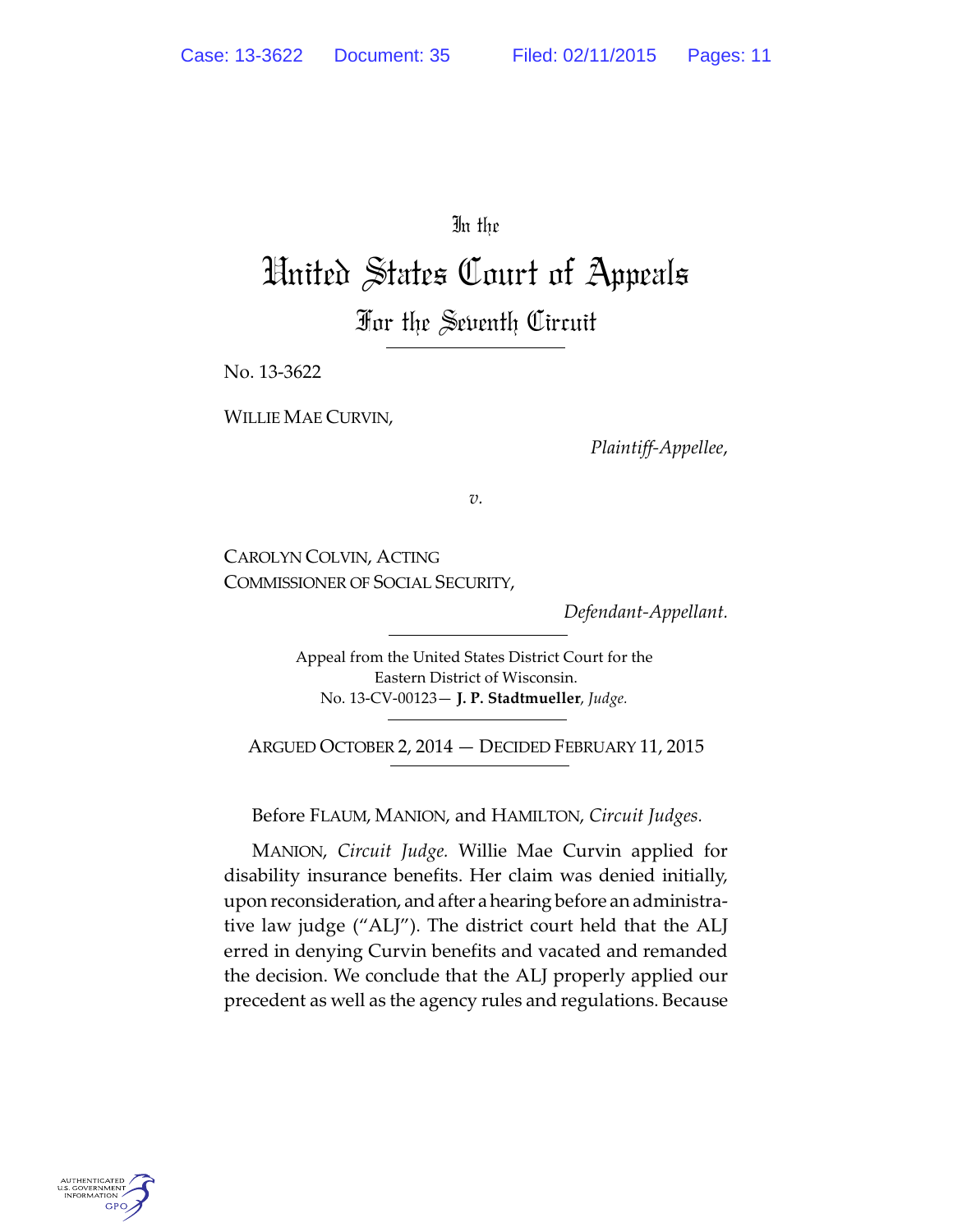the ALJ's decision was supported by substantial evidence, we reverse the judgment of the district court.

### **I. Background**

In March 2010, Curvin applied for disability benefits under Title II of the Social Security Act, 42 U.S.C. § 401, *et seq.* She alleges she became disabled beginning in January 2009 from glaucoma, overactive thyroid, high blood pressure, difficulty sleeping, and knee pain. The ALJ held a hearing in August 2011 at which Curvin appeared, represented by an attorney. The ALJ denied her claim by a written decision issued in October 2011.

After applying the five-step sequential evaluation process mandated by the Social Security Administration, the ALJ determined that she was not disabled and denied her claim. 20 C.F.R. § 404.1520(a). At step 1, the ALJ found that Curvin had not engaged in substantial gainful activity since the alleged onset of her disability. At step 2, the ALJ determined that Curvin's glaucoma in her right eye was a severe impairment, and that the objective medical evidence showed that her remaining impairments were not severe. At step 3, based on the conclusions of Curvin's treating and examining physicians and the objective medical evidence, he found that Curvin did not have an impairment or combination of impairments that met the severity of a listed impairment. The ALJ then determined that Curvin had a residual functional capacity ("RFC") to perform a full range of work at all exertion levels, but with a nonexertional limitation of no peripheral vision on her right side due to her glaucoma. The ALJ considered all the objective medical evidence, Curvin's statements regarding her abilities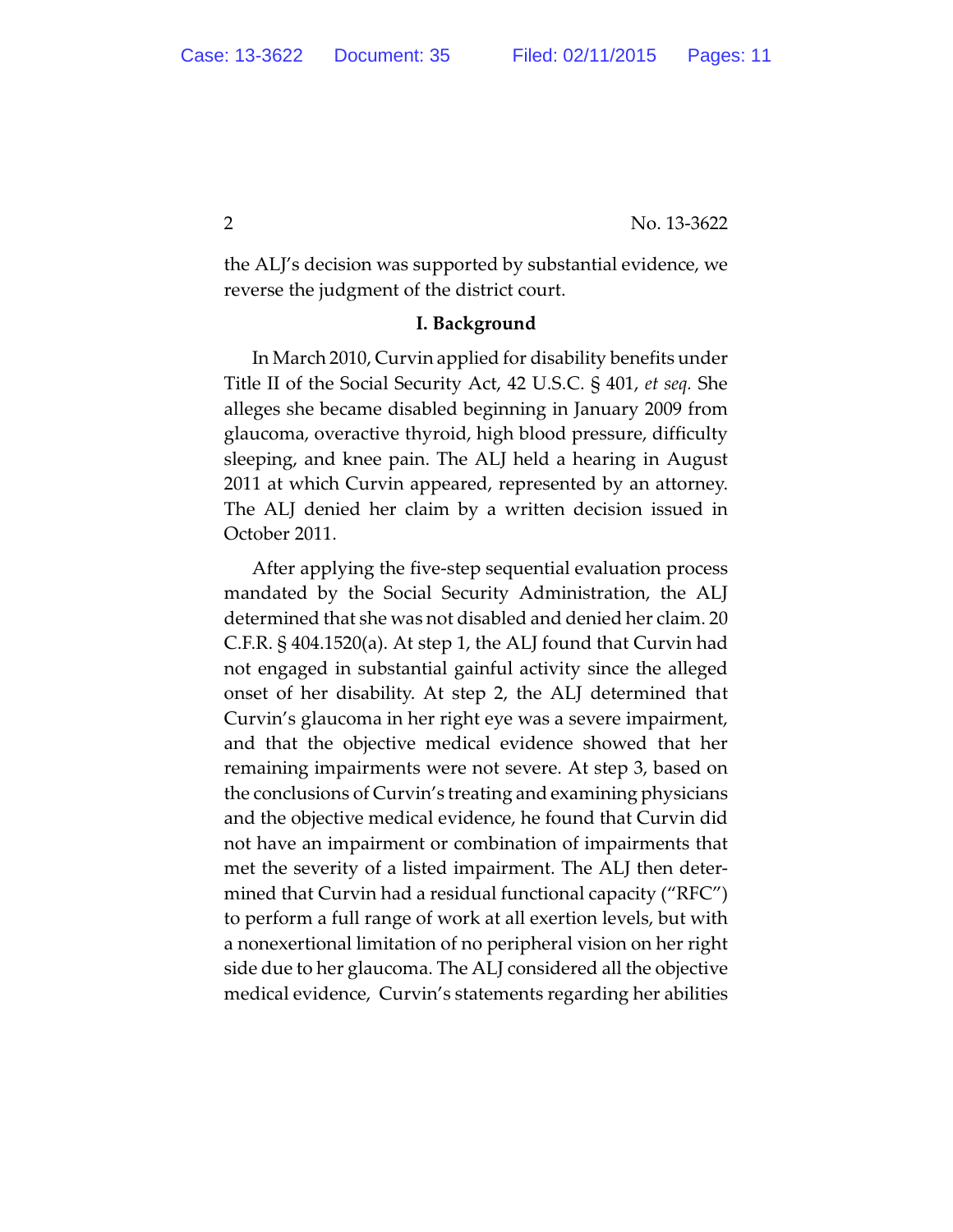and disabilities, the opinions of two treating physicians, and the determinations of state agency examining physicians. He found that although Curvin's medically determinable impairments could reasonably be expected to cause her alleged symptoms, her allegations regarding the intensity, persistence, and limiting effects of her symptoms were not credible. The ALJ gave great weight to Curvin's treating ophthalmologist's assessment that her only work-related limitation was a loss of peripheral vision in her right eye that prevented her from working around machinery. He found that her remaining impairments were either mild or controlled with medication and therefore non-severe. Finally, at step 4, the ALJ found that Curvin had the RFC to perform her past work as a personal care worker, which was a medium exertional job. Thus, the ALJ found that Curvin was not disabled at step 4. Although not required at this point, the ALJ made an alternative finding at step 5 of no disability. Specifically, given her age, education, work experience, and RFC, the ALJ found that Curvin could perform other jobs at the medium exertion level then-existing in the national economy.

The district court vacated the ALJ's opinion and remanded the case after concluding that the ALJ committed error at step 2 and step 3 of the process. The district court held that the ALJ neglected to determine Curvin's credibility and discuss her symptoms $^{\rm l}$  at step 2 even though he found her right-eye glaucoma to be a severe impairment on the basis of the objective medical evidence alone. According to the district court, Social Security Ruling ("SSR") 96–7p and SSR 96–3p

 $<sup>1</sup>$  The regulations define symptoms as an individual's own description of</sup> his physical or mental impairment. 20 C.F.R. § 404.1528(a).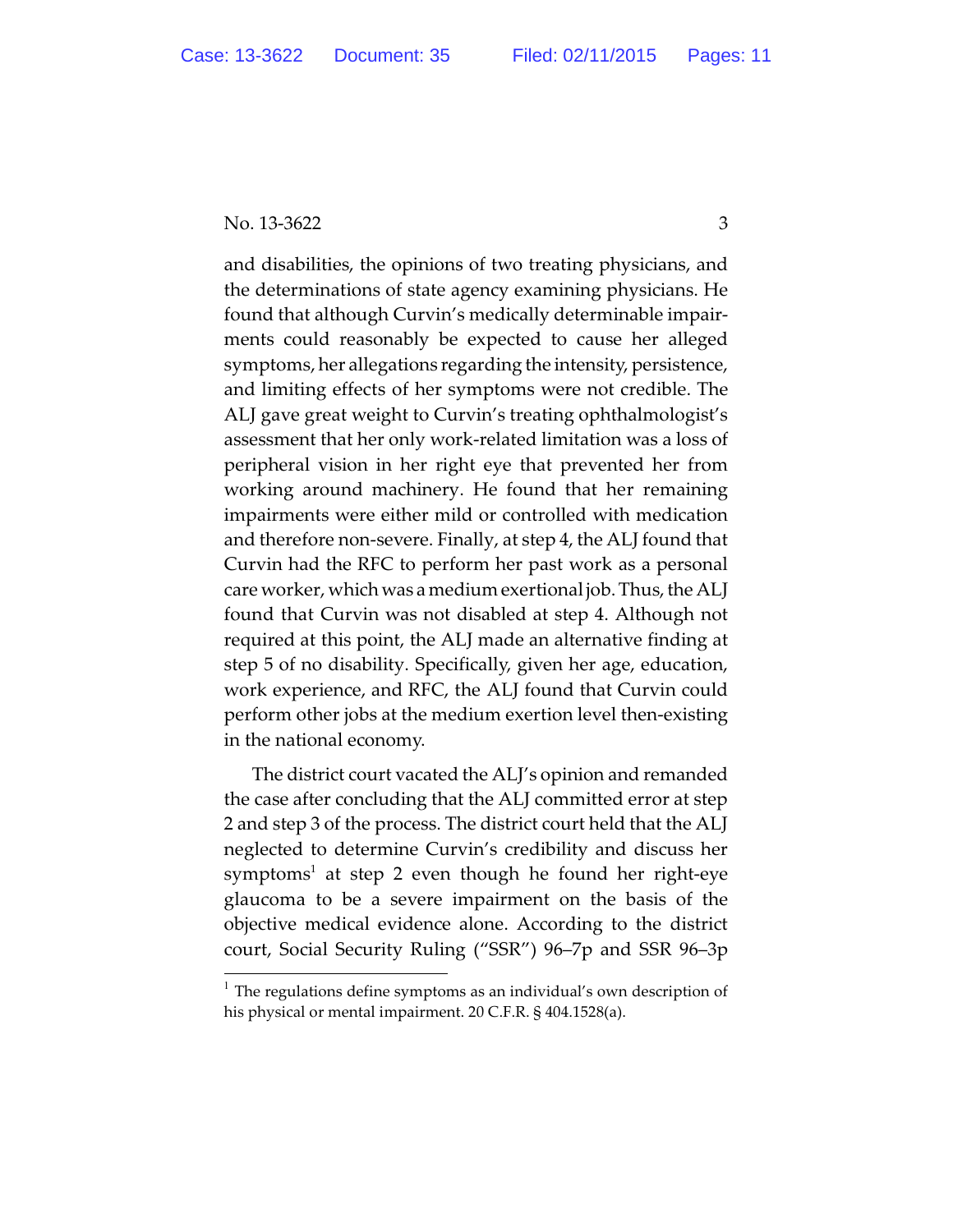required the ALJ to determine Curvin's credibility at step 2 so that he could consider Curvin's symptoms when deciding whether her remaining impairments were severe or not. The district court then decided that the ALJ should have provided more detail at step 3 to show that he took into account all of Curvin's impairments. Finally, the district court concluded that the ALJ should have specifically determined at step 3 that Curvin had a "missing or deficient sign or laboratory finding"<sup>2</sup> according to 20 C.F.R. § 404.1529(d)(3). The district court believed the ALJ needed this finding to "build an 'accurate and logical bridge from the evidence to his conclusion'" that Curvin's symptoms need not be considered at step 3. *McKinzey v. Astrue*, 641 F.3d 884, 889 (7th Cir. 2011). The district court concluded that either of the ALJ's errors at step 2 or step 3 were sufficient towarrant reversal. The Commissioner appeals.

# **II. Discussion**

We review a district court's ruling on a social security disability determination *de novo*; we review the administrative law judge's decision for substantial evidence. *Shideler v. Astrue*, 688 F.3d 306, 310 (7th Cir. 2012). We "reverse an ALJ's determination only where it is not supported by substantial evidence, which means 'such relevant evidence as a reasonable mind might accept as adequate to support a conclusion.'" *McKinzey*, 641 F.3d at 889 (quoting *Skinner v. Astrue*, 478 F.3d 836, 841 (7th Cir. 2007)). "The ALJ must adequately discuss the issues and must build an 'accurate and logical bridge from the evidence

<sup>&</sup>lt;sup>2</sup> What is meant by "signs" and "laboratory findings" is objective medical evidence, i.e., observable abnormalities or phenomena shown by medically acceptable clinical or laboratory diagnostic techniques. 20 C.F.R.  $\S 404.1528(b) \& (c).$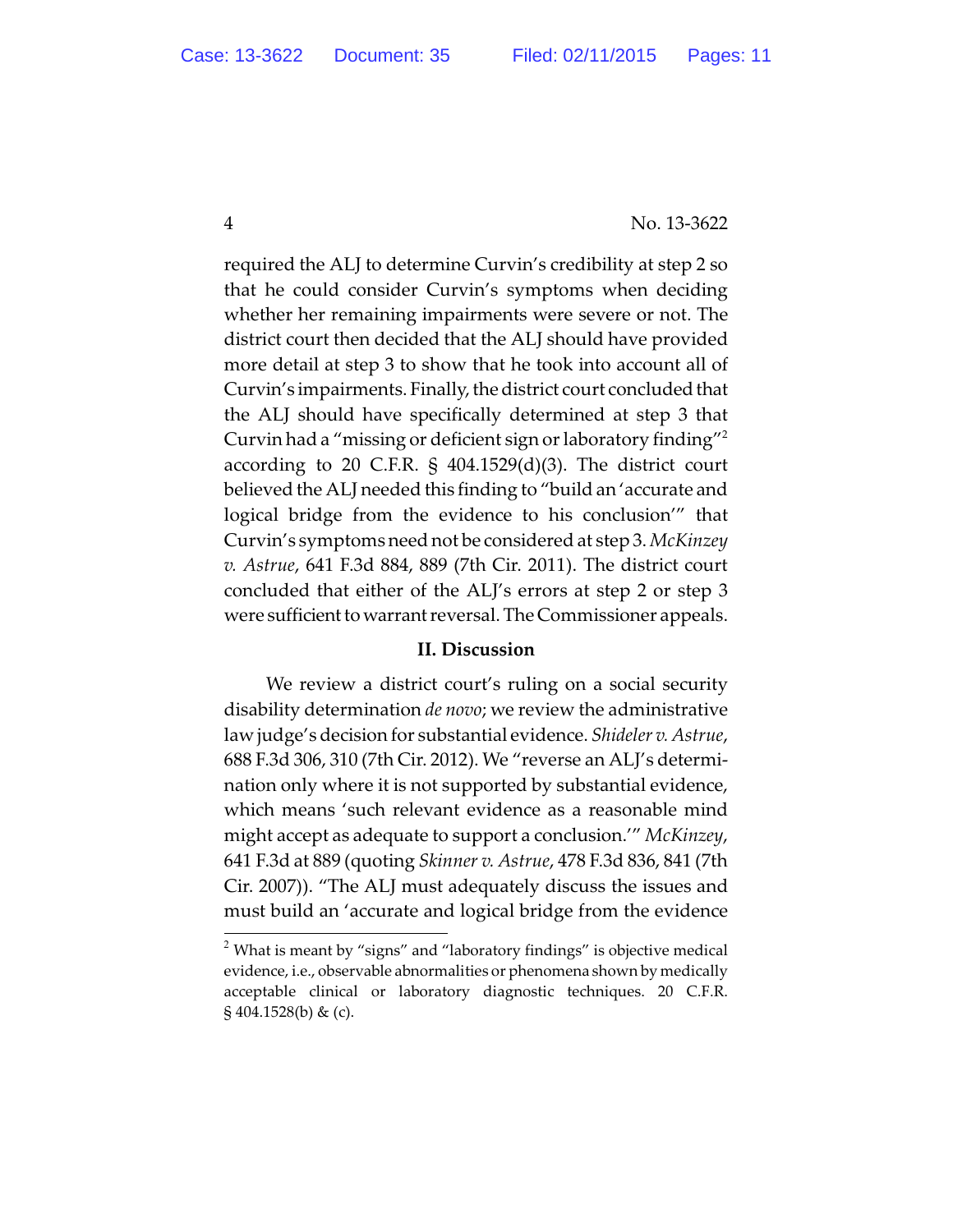to his conclusion.'" *Id*. (quoting *Lopez ex rel. Lopez v. Barnhart*, 336 F.3d 535, 539 (7th Cir. 2003)).

## **A. Step 2**

Regarding step 2, "[a]s long as the ALJ determines that the claimant has one severe impairment, the ALJ will proceed to the remaining steps of the evaluation process. … Therefore, the step two determination of severity is 'merely a threshold requirement.'" *Castile v. Astrue*, 617 F.3d 923, 926–27 (7th Cir. 2010) (citation omitted; quoting *Hickman v. Apfel*, 187 F.3d 683, 688 (7th Cir. 1999)). *See also Bowen v. Yuckert*, 482 U.S. 137, 149–50 (1987) (disability insurance benefit payments require a "threshold showing of medical severity"). The ALJ correctly applied this rule. He found that Curvin had one severe impairment, *viz.*, the glaucoma in her right eye, and proceeded to the remaining steps in the evaluation process.

SSR 96–7p does not require an ALJ in every case to make a credibility determination at or before step  $2<sup>3</sup>$  As the ruling

*Id*. (emphasis added). However, a full reading of the ruling reveals that this

 $3$  When taken out of context, the following passage of SSR 96-7p appears to always require a credibility determination at step 2:

Once the [ALJ] has determined the extent to which the individual's symptoms limit the individual's ability to do basic work activities *by making a finding on the credibility of the individual's statements*, the impact of the symptoms on the individual's ability to function must be considered along with the objective medical and other evidence, first in determining whether the individual's impairment or combination of impairments is "severe" at step 2 of the sequential evaluation process for determining disability and, as necessary, at each subsequent step of the process.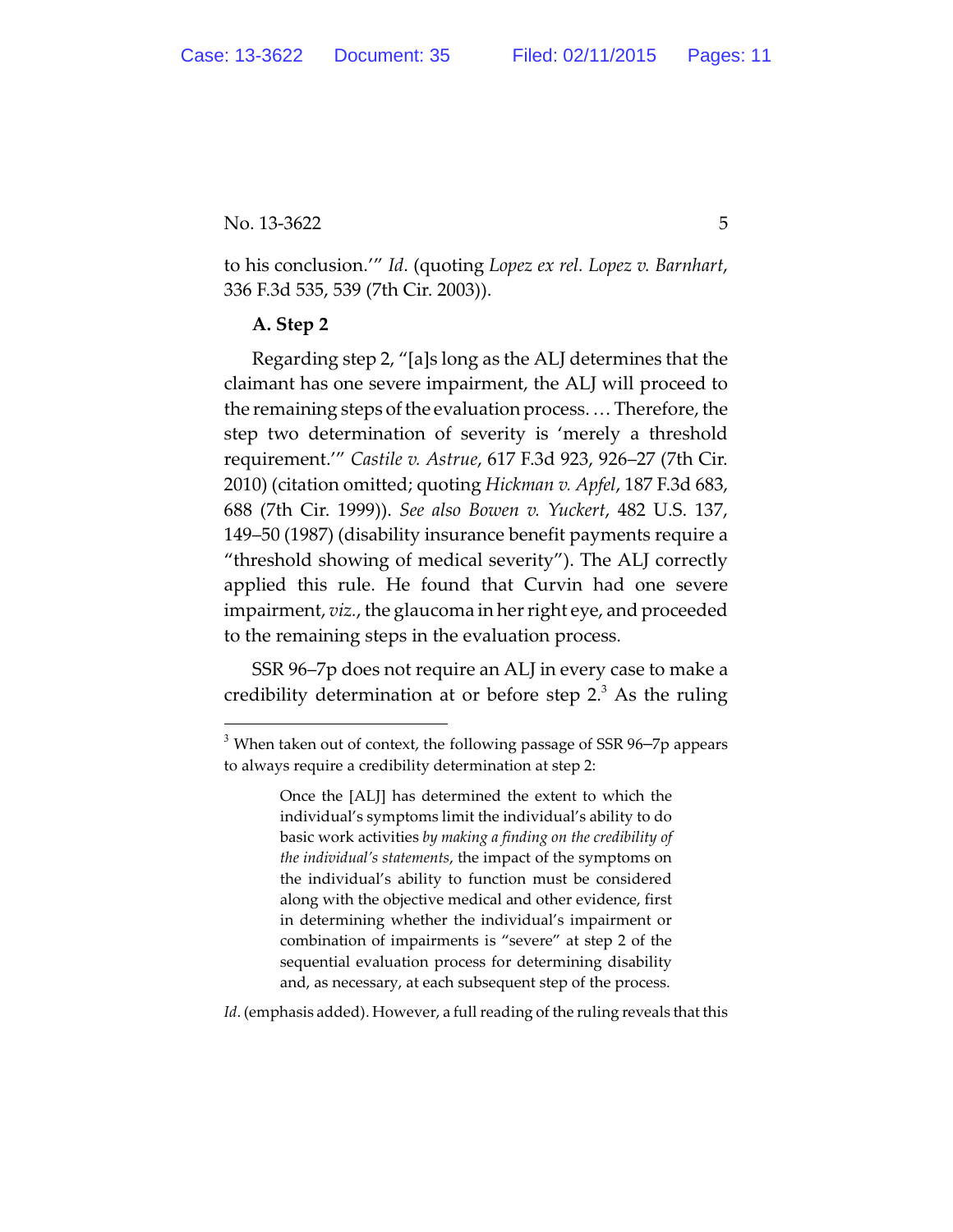states, its purpose is to emphasize that an ALJ "must carefully consider the individual's statements about symptoms … if a disability determination or decision that is fully favorable to the individual *cannot be made solely on the basis of objective medical evidence*." *Id*. (emphasis added). A fully favorable decision can only be made at step 3 or step 5, the only steps at which a claimant can be found disabled. 20 C.F.R.  $\S 404.1520(a)(4)(iii)$  & (v). But to get to those steps, a claimant must pass through step 2. In Curvin's case, the ALJ made as favorable a determination as can be made at Step 2—that Curvin met the threshold by having a severe impairment—on the basis of the objective medical evidence, so an evaluation of Curvin's symptoms and the requisite credibility determination were not necessary at that step.

Neither does SSR 96–3p always require a credibility determination at step 2. $4$  The rule requires a careful evaluation of symptoms when making "[a] determination that an

 $4$  The relevant portion of SSR 96-3p is as follows:

A determination that an individual's impairment(s) is *not severe* requires a careful evaluation of the medical findings that describe the impairment(s) (i.e., the objective medical evidence and any impairment-related symptoms), and an informed judgment about the limitations and restrictions the impairment(s) and related symptom(s) impose on the individual's physical and mental ability to do basic work activities.

*Id*. (emphasis added).

passage only comes into effect "if a disability determination or decision that is fully favorable to the individual cannot be made solely on the basis of objective medical evidence." *Id*.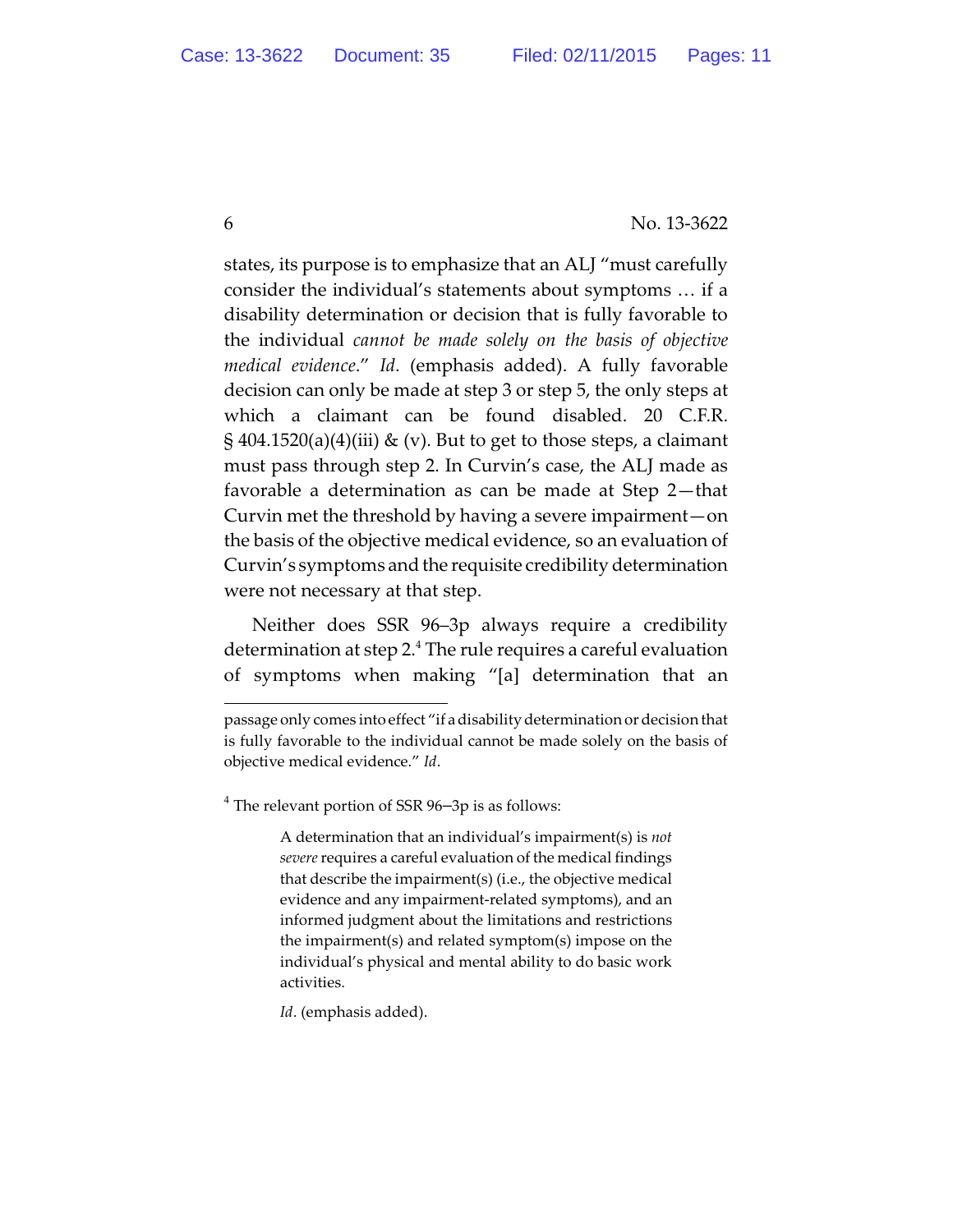individual's impairment(s) is *not severe*." *Id*. (emphasis added). In other words, if an individual's impairment does not appear from the objective medical evidence to be severe, the ALJ must then consider the limitations and restrictions caused by the individual's symptoms. If these additional considerations cause "more than a minimal effect on an individual's ability to do basic work activities, the [ALJ] must find that the impairment(s) is severe *and proceed to the next step in the process* even if the objective medical evidence would not in itself establish that the impairment(s) is severe." *Id*. (emphasis added). The consideration, therefore, of an individual's symptoms at step 2 is done in the context of step 2's threshold nature. "Deciding whether impairments are severe at Step 2 is a threshold issue only; an ALJ must continue on to the remaining steps of the evaluation process as long as there exists even one severe impairment." *Arnett v. Astrue*, 676 F.3d 586, 591 (7th Cir. 2012).

Thus, the ALJ applied neither SSR 96–7p nor SSR 96–3p at step 2 because he need not do so. The objective medical evidence was enough to find Curvin's glaucoma to be a severe impairment and allow her to cross Step 2's threshold. The ALJ did not err at step 2 by finding that Curvin's remaining impairments were not severe without first evaluating her symptoms and assessing her credibility. What is more, even if there were such an error at step 2, it would have been harmless because the ALJ properly considered all of Curvin's severe and non-severe impairments, the objective medical evidence, her symptoms, and her credibility when determining her RFC immediately after step 3. So, "even if there were a mistake at Step 2, it does not matter." *Arnett*, 676 F.3d at 591.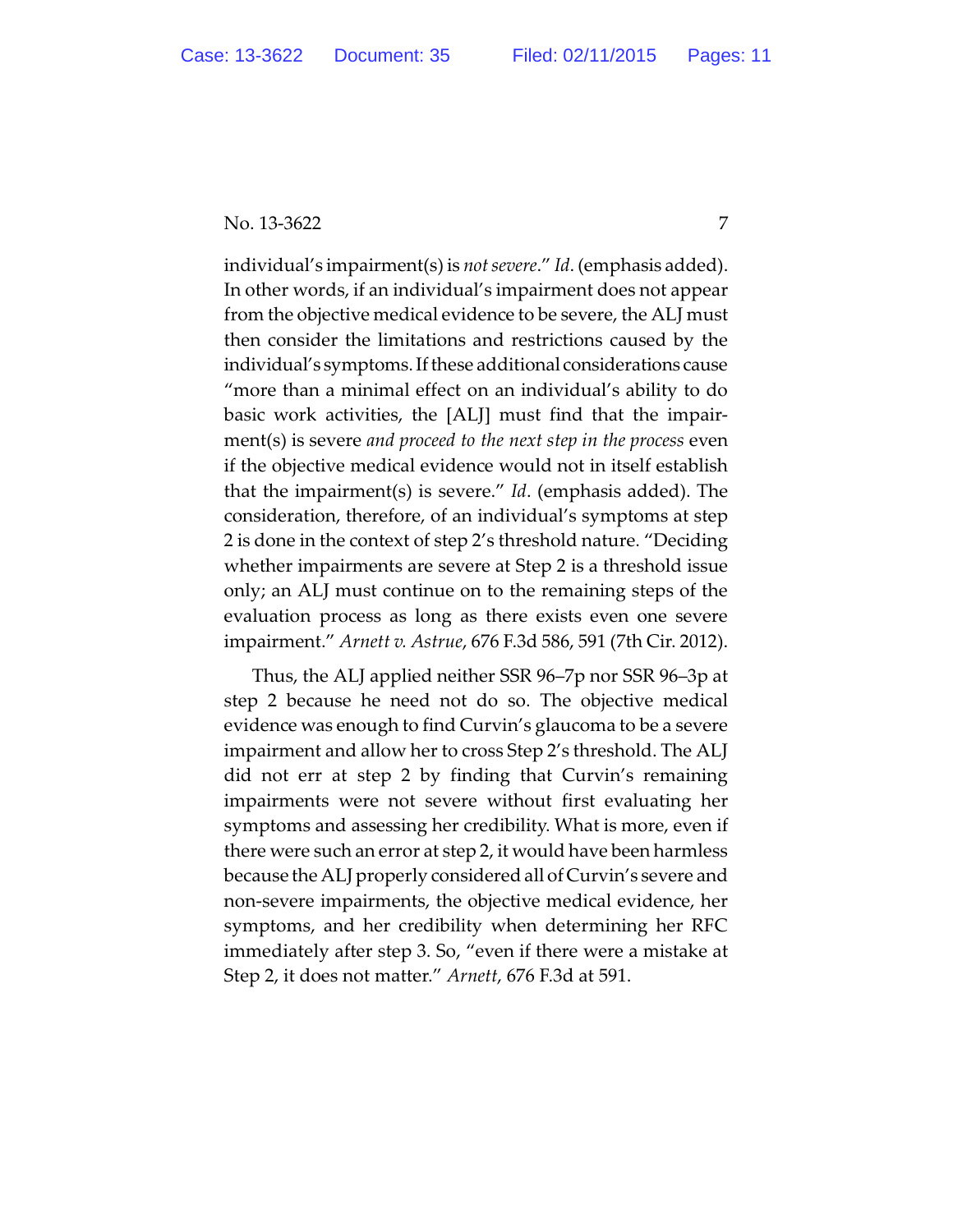### **B. Step 3**

The ALJ's determination at step 3 that Curvin's impairments did not equal the severity of a listed impairment, *see* 20 C.F.R. § 404.1520(a)(4)(iii), was limited to one paragraph. The ALJ noted that neither Curvin's treating or examining physician nor the objective medical evidence indicated that Curvin met the standard at step 3. Although the ALJ stated that he considered Curvin's impairments under the appropriate listings, he did not specify which impairments he considered and did not specifically discuss the evidence.

Nevertheless, as mentioned, the ALJ provided the discussion of Curvin's severe and non-severe impairments, the objective medical evidence, and her credibility directly after step 3 when he determined her RFC. This discussion provides the necessary detail to review the ALJ's step 3 determination in a meaningful way. We do not discount it simply because it appears elsewhere in the decision. To require the ALJ to repeat such a discussion throughout his decision would be redundant. *See Rice v. Barnhart*, 384 F.3d 363, 370 n.5 (7th Cir. 2004) ("it is proper to read the ALJ's decision as a whole, and . . . it would be a needless formality to have the ALJ repeat substantially similar factual analyses at both steps three and five"); *see also Orlando v. Heckler*, 776 F.2d 209, 213 (7th Cir. 1985) ("[W]e examine the [ALJ]'s opinion as a whole to ascertain whether he considered all of the relevant evidence, made the required determinations, and gave supporting reasons for his decisions."). The ALJ's discussion of Curvin's RFC is similar in its level of detail to that done in *Pepper v. Colvin*, 712 F.3d 351 (7th Cir. 2013), which discussion we concluded was "consistent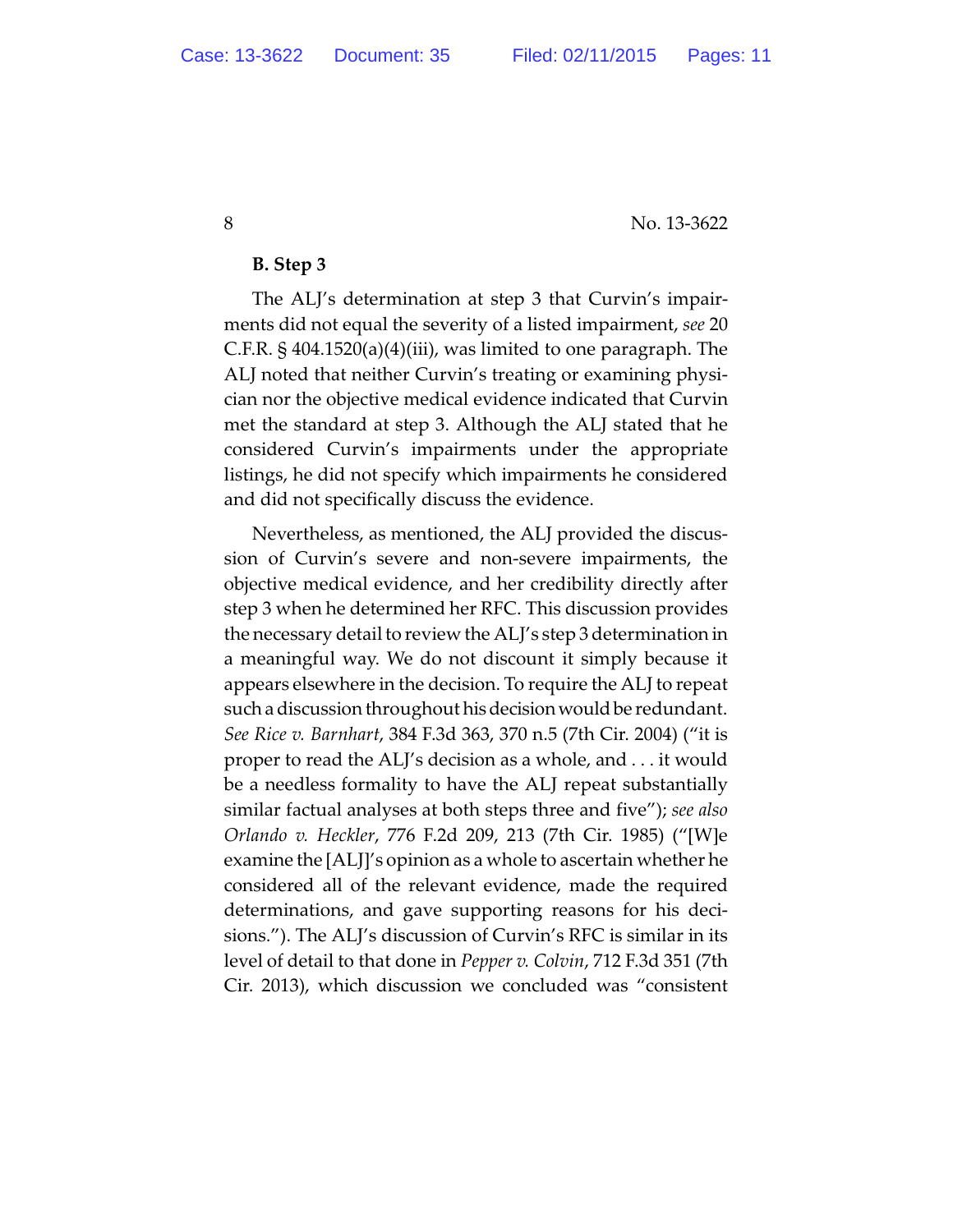with our repeated assertion that an ALJ's adequate discussion of the issues need not contain a complete written evaluation of every piece of evidence." *Id.* at 362 (quotations omitted). The ALJ's discussion at step 3, when considered in light of his discussion of Curvin's RFC, sufficiently met his "duty to articulate." *Scheck v. Barnhart*, 357 F.3d 697, 700 (7th Cir. 2004).

To determine whether an individual is disabled at step 3, an ALJ must follow 20 C.F.R. § 404.1529(d)(3), which describes how the agency decides whether the individual's impairment or combination of impairments are medically equal in severity to an impairment on the list of pre-determined disabling impairments. The regulation explains that the agency will consider whether an individual's symptoms and objective medical evidence are equal in severity to those of a listed impairment. It includes a caveat: "However, we will not substitute your allegations of pain or other symptoms for a missing or deficient sign or laboratory finding [i.e., objective medical evidence] to raise the severity of your impairment(s) to that of a listed impairment." *Id*. The ALJ did not explicitly find that Curvin was missing objective medical evidence before he excluded a discussion of her symptoms and concluded she was not disabled at step 3.

The regulation, however, does not require such an explicit finding, and it was not necessary to "build an 'accurate and logical bridge from the evidence to his conclusion.'" *McKinzey*, 641 F.3d at 889. The regulation provides that an ALJ will not consider the individual's own allegations if the medical evidence demonstrates a lack of severity. It is a straight prohibition against substituting an individual's symptoms for objective medical evidence. Nowhere is there a requirement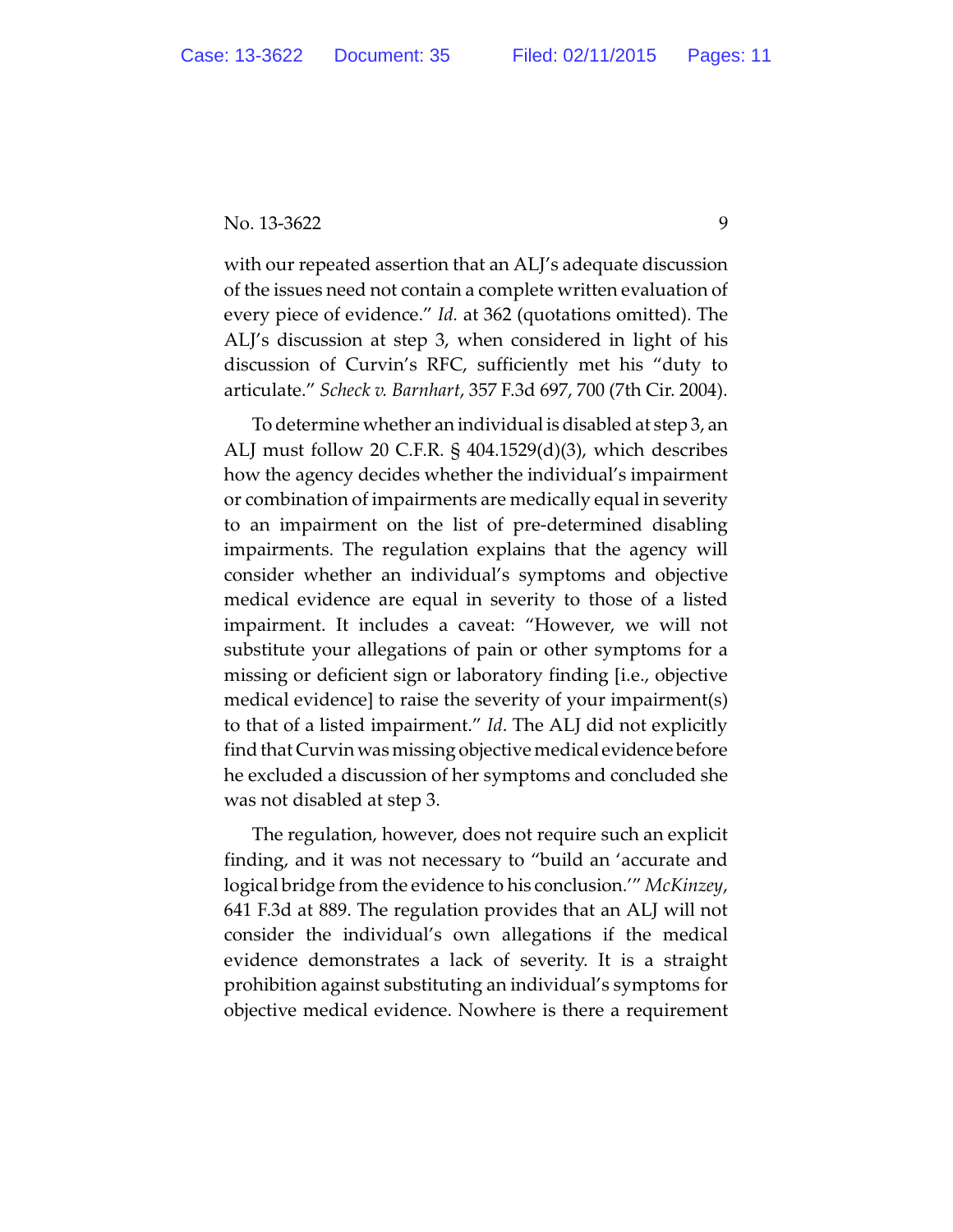that the ALJ make a specific finding of missing or deficient medical evidence prior to concluding that he need not consider an individual's allegations of pain or other symptoms. As we have said, an ALJ "need not provide a complete written evaluation of every piece of testimony and evidence." *Shideler*, 688 F.3d at 310. In sum, the ALJ did not err in making his Step 3 determination.

# **C. Credibility and RFC**

Finally, we address an issue not addressed by the district court, but raised by Curvin on appeal. She contends that the ALJ's RFC and credibility determinations were legally insufficient. As we stated previously, when determining Curvin's RFC, the ALJ discussed her severe and non-severe impairments, the objective medical evidence, her symptoms, and her credibility. The ALJ's discussion was similar in all pertinent respects to the RFC discussion in *Pepper*, which we found to be adequate. *See Pepper*, 712 F.3d at 362–67. Although the ALJ gave great weight to Curvin's treating ophthalmologist's assessment that her only work-related limitation was that she could not work around machinery, none of the opinions of her treating or examining physicians supported her claim for disability. This meant that her claim of disability rested mainly on her allegations concerning her symptoms, and thus her credibility. This makes her burden difficult. So long as an ALJ gives specific reasons supported by the record, we will not overturn his credibility determination unless it is patently wrong. *Pepper*, 712 F.3d at 367. "Credibility determinations can rarely be disturbed by a reviewing court, lacking as it does the opportunity to observe the claimant testifying."*Sims v.*